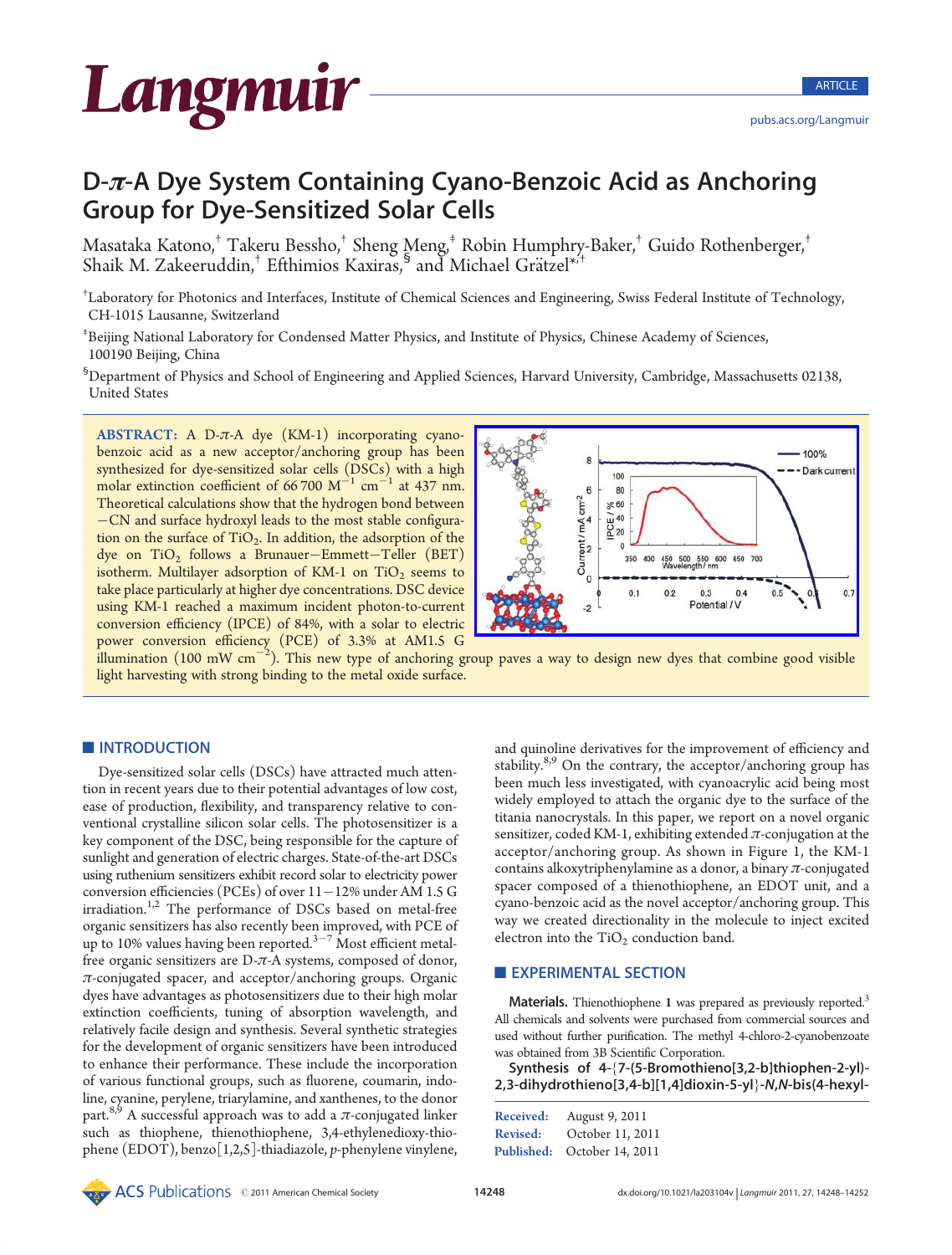

Figure 1. Molecular structure of the KM-1 dye.

 $oxyphenyl$ )aniline (2). A solution of 1 (0.543 g, 0.750 mmol) in  $N$ , $N'$ -dimethylformamide (DMF; 7 mL) at 0  $^{\circ}$ C was charged with a solution of N-bromosuccinimide (0.134 g, 0.750 mmol) in DMF (5 mL). After 3 h stirring at 0  $^{\circ}$ C, crushed ice was added and the mixture solution was extracted with dichloromethane  $(3 \times 12 \text{ mL})$ . The combined organic layers were washed with water  $(3 \times 60 \text{ mL})$  and dried over anhydrous MgSO4. The solvent was removed and the residue was purified on a silica gel column with EtOAc/hexane (1/100, v/v) to obtain **2** in 60% yield  $(0.358 \text{ g})$ . <sup>1</sup>HNMR  $(DMSO-d<sub>6</sub>, 400 MHz)$ :  $\delta$  0.88  $(t, J = 7.2 \text{ Hz}, 6\text{H})$ , 1.31 (m, 8H), 1.41 (m, 4H), 1.71 (m, 4H), 3.93 (t, J = 6.4 Hz, 4H), 4.37 (m, 2H), 4.42 (m, 2H), 6.78 (d, J = 8.8 Hz, 2H), 6.89  $(d, J = 8.8 \text{ Hz}, 4\text{H}), 7.01 (d, J = 8.8 \text{ Hz}, 4\text{H}), 7.47 (d, J = 8.8 \text{ Hz}, 2\text{H}), 7.51$  $(s, 1H)$ , 7.61  $(s, 1H)$ . MS  $(ESI): m/z$  calcd for  $C_{42}H_{42}BrNO_4S_3$ : 803.16. Found:  $803.16$  [M<sup>+</sup>].

Synthesis of Methyl 2-Cyano-4-(4,4,5,5-tetramethyl-1,3,2 dioxaborolan-2-yl)benzoate (4). A 100 mL flask with a magnetic stirring bar, a septum inlet, and a condenser was charged with  $\rm{Pd(dba)}_{2}$ (0.17 g, 0.3 mmol) and tricyclohexylphosphine (0.20 g, 0.72 mmol) under nitrogen. Dioxane (35 mL) was added, and the resulting mixture was then stirred for 30 min at room temperature. Bis(pinacolato) diboron (2.79 g, 11 mmol), KOAc (1.47 g, 15 mmol), and 3 (1.96 g, 10 mmol) were added successively. After being stirred at 80  $^{\circ}$ C for 19 h, the reaction mixture was treated with water (30 mL). The product was extracted with toluene, washed with brine, and dried over MgSO<sub>4</sub>. Removal of the solvent followed by trituration with methanol gave 4 as white solid in 45% yield (1.29 g).  $^{1}$ H NMR (CDCl<sub>3</sub>, 400 MHz):  $\delta$  1.36  $(s, 12H)$ , 4.00  $(s, 3H)$ , 8.05  $(d, J = 7.6 \text{ Hz}, 1H)$ , 8.10  $(d, J = 7.6 \text{ Hz}, 1H)$ , 8.22 (s, 1H).

Synthesis of 4-{5-{7-{4-{Bis(4-hexyloxyphenyl)amino} phenyl}-2,3-dihydrothieno[3,4-b][1,4]dioxin-5-yl}thieno- [3,2-b]thiophen-2-yl}-2-cyanobenzoic Acid (KM-1). 2  $(0.132 g, 1.12 g, 1.14 g, 1.14 g, 1.14 g, 1.14 g, 1.14 g, 1.14 g, 1.14 g, 1.14 g, 1.14 g, 1.14 g, 1.14 g, 1.14 g, 1.14 g, 1.14 g, 1.14 g, 1.14 g, 1.14 g, 1.14 g, 1.14 g, 1.14 g, 1.14 g, 1.14 g$ 0.164 mmol), 4 (0.0566 g, 0.197 mmol),  $K_2CO_3$  (0.099 g, 0.716 mmol), and  $Pd(PPh<sub>3</sub>)<sub>4</sub>$  (0.024 g, 0.02 mmol) were dispersed in a mixture of tetrahydrofuran (10 mL) and water (2 mL). After the reaction was performed at 80  $\mathrm{^{\circ}C}$  for 68 h, the mixture was diluted with water (20 mL) and  $CH_2Cl_2$  (30 mL) and then acidified with 1 M HCl under cooling (at  $0^{\circ}$ C) condition. The organic layer was separated and subsequently dried over anhydrous MgSO<sub>4</sub>. The solvent was removed and the residue was purified on a silica gel column with  $MeOH/CH_2Cl_2$  (1/5, v/v) to obtain KM-1 as brown solid in 50% yield (0.071 g). <sup>1</sup>H NMR (DMSO- $d_{6}$ , 400 MHz):  $\delta$  0.88 (t, J = 7.2 Hz, 6H), 1.31 (m, 8H), 1.41 (m, 4H), 1.70  $(m, 4H)$ , 3.93 (t, J = 6.4 Hz, 4H), 4.37 (m, 2H), 4.44 (m, 2H), 6.78 (d, J = 8.8 Hz, 2H), 6.89 (d, J = 8.8 Hz, 4H), 7.00 (d, J = 8.8 Hz, 4H), 7.47 (d, J = 8.8 Hz, 2H), 7.55 (s, 1H), 7.83 (d, J = 8.0 Hz, 1H), 8.03 (m, 3H). MS (ESI):  $m/z$  calcd for  $C_{50}H_{48}N_2O_6S_3$ : 868.27. Found: 868.32 [M<sup>+</sup>].

Differential Pulse Voltammetry (DPV) Measurement. KM-1 in a DMF solution containing tetrabutylammonium hexafluorophosphate (0.1 M) was used as a supporting electrolyte. DPV was measured with glassy carbon as the working electrode and Pt as the counter





electrode under Ar atmosphere, and the redox potentials were calibrated with ferrocene as the internal reference.

**Cell Fabrication.** A state-of-the art double layer mesoporous  $TiO<sub>2</sub>$ layer (8.2  $\mu$ m of 20 nm particle; DSL 18NR-T, DYESOL) plus 4.5  $\mu$ m of 400 nm light scattering particles (HPW-400NRD, CCIC)) was employed on FTO conducting glass (Solar-4 mm, Nippon Sheet Glass Co., Ltd.). The double layer  $TiO<sub>2</sub>$  film was sensitized by immersing it into a KM-1 solution (0.1 mM) in DMF for 16 h at room temperature. The composition of the electrolyte is 1.0 M 1,3-dimethylimidazolium iodide, 50 mM LiI, 30 mM I<sub>2</sub>, 0.5 M tert-butylpyridine, and 0.1 M guanidinium thiocyanate in a mixture of acetonitrile and valeronitrile  $(85/15, v/v)$ . A platinized FTO conducting glass (LOF TECH 7, Pilkington) was used as counter electrode. The spectral distribution of the light source simulated the AM 1.5G solar irradiation (Xe 450W/K113 (filter) with a mismatch less than 4%). The device active area is 0.16  $\mathrm{cm}^2$ , covered with black tape mask for excluding any diffused light. An antireflection film (ARCTOP, Mihama Co.) was attached on the photoanode side.

Calculations. First-principles calculations were performed within the framework of density functional theory (DFT) for structure optimization and TDDFT for excited states and optical absorption, using  $SIESTA^{10}$  and  $Gaussian^{11}$  packages. For structure, we used pseudopotentials of the Troullier-Martins type to model the atomic cores, the PBE form of the exchange-correlation functional, and a local basis set of double-polarized orbitals (19 orbitals for Ti; 13 orbitals for C, N, O and S; 5 orbitals for H). An auxiliary real space grid equivalent to a plane-wave cutoff of 100 Ry was used. A molecular structure was considered fully relaxed when the magnitude of forces on the atoms was smaller than 0.02 eV/Å. Optical absorptions are extracted from TDDFT simulations within linear response theory and using a longrange corrected functional  $\omega$ B97X.<sup>12</sup> We used the 6-31G(d) basis set. The impact of geometry optimization procedures and basis- sets on atomic structure and excitation energies are shown to be negligible.

#### **RESULTS AND DISCUSSION**

The KM-1 dye was synthesized in three steps as shown in Scheme 1. 1 was treated with N-bromosuccinimide (NBS) to yield bromothienothiophene 2. The cyano-benzoic acid anchoring group was synthesized by the palladium-catalyzed Suzuki coupling reaction of 2, pinacolate 4, and tetrakis triphenylphosphine palladium to yield finally the KM-1 sensitizer. Synthetic details are given in the Experimental Section.

As shown in Figure 2, the electronic absorption spectrum (CARY 5, Varian) of the KM-1 dissolved in DMF exhibits a strong absorption band at 437 nm and a weaker band appearing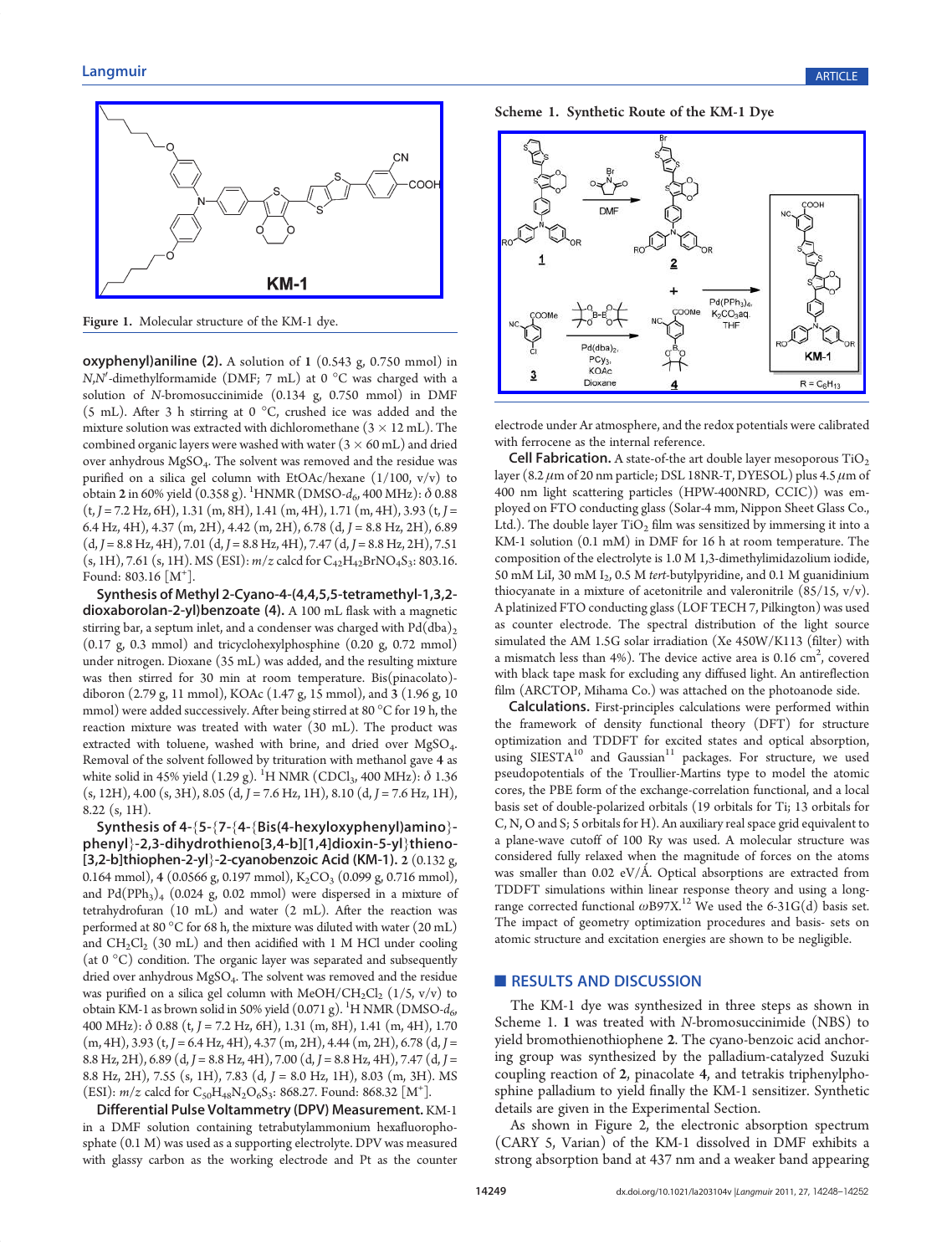

Figure 2. [Electronic](http://pubs.acs.org/action/showImage?doi=10.1021/la203104v&iName=master.img-003.jpg&w=240&h=114) [absorption](http://pubs.acs.org/action/showImage?doi=10.1021/la203104v&iName=master.img-003.jpg&w=240&h=114) [\(blue](http://pubs.acs.org/action/showImage?doi=10.1021/la203104v&iName=master.img-003.jpg&w=240&h=114) [line\)](http://pubs.acs.org/action/showImage?doi=10.1021/la203104v&iName=master.img-003.jpg&w=240&h=114) [and](http://pubs.acs.org/action/showImage?doi=10.1021/la203104v&iName=master.img-003.jpg&w=240&h=114) [emission](http://pubs.acs.org/action/showImage?doi=10.1021/la203104v&iName=master.img-003.jpg&w=240&h=114) [\(red](http://pubs.acs.org/action/showImage?doi=10.1021/la203104v&iName=master.img-003.jpg&w=240&h=114) [line\)](http://pubs.acs.org/action/showImage?doi=10.1021/la203104v&iName=master.img-003.jpg&w=240&h=114) spectrum of the KM-1 dissolved in DMF.



Figure 3. Optimized geometry of model KM-1 dye, corresponding wave functions at the isosurface level of 0.03  $e/\AA$ <sup>3</sup> for HOMO-1, HOMO, LUMO, and LUMO+1 orbitals (from bottom to up) and energy levels from DFT/B3LYP. The levels are downshifted by 0.31 eV to match HOMO to the experimental value  $(-5.41 \text{ eV})$ .

at 300 nm. The molar extinction coefficients of the peaks at 300 and 437 nm are 28 800 and 66 700  $M^{-1}$  cm<sup>-1</sup>, respectively. The high molar extinction coefficient of this dye allows us to use thinner  $TiO<sub>2</sub>$  films as photoanodes in the fabrication of DSCs. The peak absorption of KM-1 on the  $TiO<sub>2</sub>$  film is shifted by about 10 nm to shorter wavelength compared to that in solution, which may be due to H aggregation of dye on the surface of  $TiO<sub>2</sub>$ . A broadening of the absorption tail to longer wavelength is also observed improving the photoresponse. The emission spectrum was measured using a 480 nm excitation wavelength and was photometrically corrected (Fluorolog 3, HORIBA).

DPV was used to determine the redox potentials of the KM-1 dye. Reversible oxidation and reduction waves were observed at  $0.31$  V and  $-2.14$  V (vs Fc<sup>+</sup>/Fc), respectively. The energy offset of the LUMO  $(-3.1 \text{ eV})$  of the dye molecule with respect to the titania conduction band edge  $(-4.0 \text{ eV})$  provides the thermodynamic driving forces for charge separation. In this case, the LUMO and CB offset is 0.9 eV; by reducing this gap, one can red-shift the absorption spectra to absorb more visible light and enhance the photoconversion efficiency. The energy offset of the HOMO  $(-5.41 \text{ eV})$  is relative to that of the iodide  $(-4.8 \text{ eV})$ . The fact that >80% incident photon-to-current conversion efficiency (IPCE) was obtained with the DSCs employing the KM-1 dye proves that 0.61 eV difference between the HOMO

Table 1. Theoritical Excited-State TD-FDT/ωB97X Calculation of KM-1 Dye, and Comparison with Experiment<sup>a</sup>

| $\boldsymbol{n}$ | $E$ (eV, nm) |       | composition                                         | expt             |
|------------------|--------------|-------|-----------------------------------------------------|------------------|
|                  | 2.89(429)    | 2.285 | 43% H $\rightarrow$ L; 25% H-1 $\rightarrow$ L      | 440 nm           |
| 2                | 3.74(331)    | 0.121 | $29\%$ H $\rightarrow$ L+1; 24% H-1 $\rightarrow$ L | 350 nm           |
| 3                | 4.30(288)    | 0.200 | 44% $H-1 \rightarrow L+1$                           | $300 \text{ nm}$ |

 ${}^{a}E$  = calculated absorption energy,  $f$  = oscillator's strength, and expt = experimental result. H stands for HOMO, and L for LUMO.



Figure 4. Side and front views of KM-1 adsorption on a  $TiO<sub>2</sub>$ nanoparticle.

and the redox potential of the electrolyte is sufficient to regenerate the dye, in keeping with earlier observations.

Figure 3 shows the optimized molecular structure and frontier molecular orbitals of KM-1 (for simplicity, we consider  $R =$  $CH<sub>3</sub>$ ). The molecule retains perfect planar geometry, with only  $-C<sub>2</sub>H<sub>4</sub>$  in EDOT and the donor tails slightly protruding from the molecular plane. Wave functions are mainly distributed around the donor and the acceptor group for the occupied (HOMO-1 and HOMO) and unoccupied orbitals (LUMO, LUMO+1), respectively, favoring fast electron-hole separation upon photoexcitation. We also compared the energy levels at the B3LYP level to experiment: after an empirical downshift of 0.31 eV, calculated orbital levels match experimental ones nicely; see Figure 3.

To gain more insight into its optical property, we also calculated the absorption spectrum of KM-1 using TDDFT with a long-ranged corrected functional  $(\omega B97X)$  in DMF solution. The results are summarized in Table 1. Low-energy excitations agree well with experimental data and mainly come from transitions involving HOMO-1, HOMO, LUMO, and LUMO+1 orbitals.

A particular advantage of cyano-benzoic acid as an acceptor in KM-1 dye structure is that it strongly enhances dye binding onto  $TiO<sub>2</sub>$  surfaces compared to cyano-acrylic acid. We investigated the binding geometries of KM-1 on anatase  $TiO<sub>2</sub>$  (101) using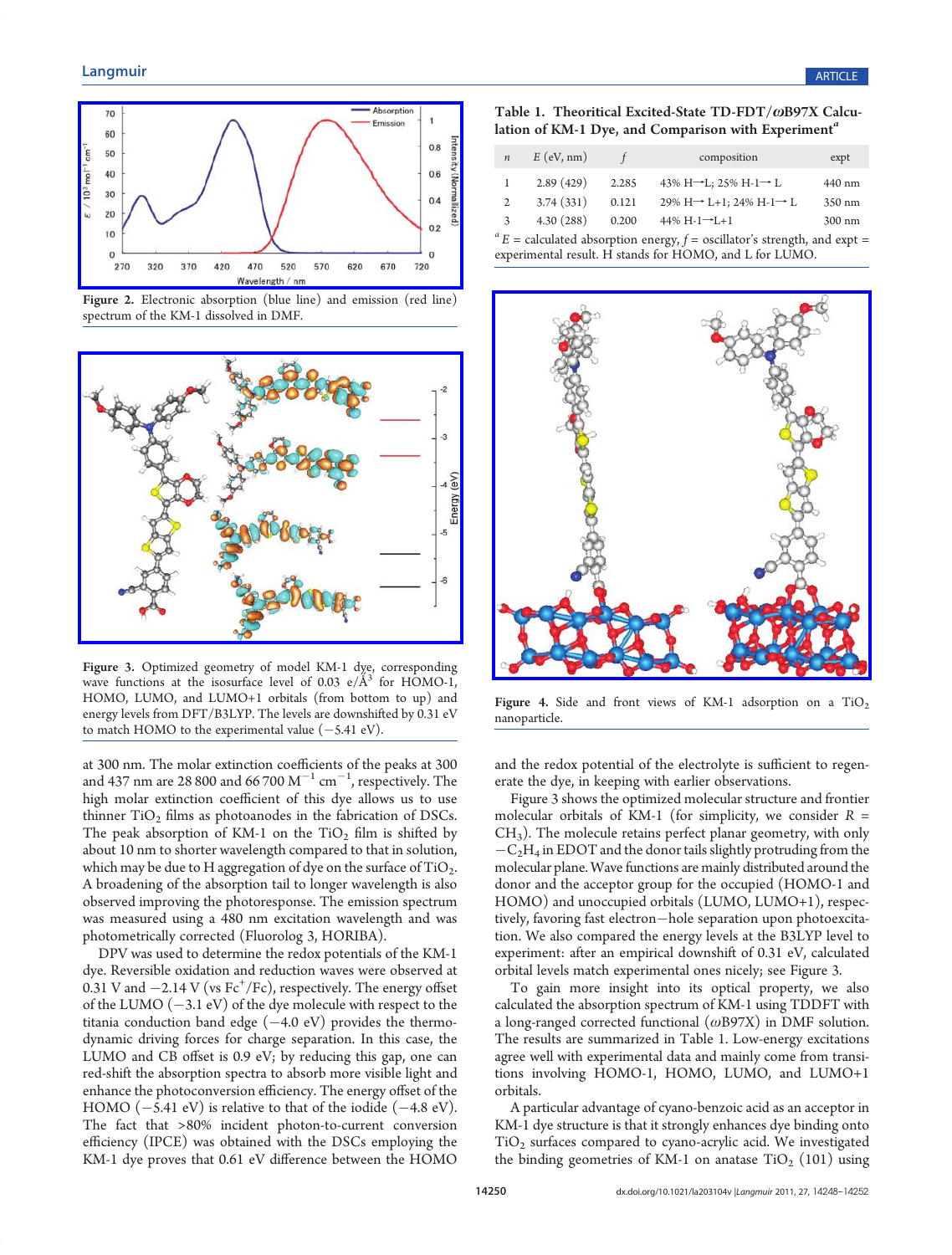

Figure 5. Langmuir isotherm curve (blue) and BET isotherm curve (red).

DFT. Among several stable-binding configurations, the one with a bidentate bond and a hydrogen bond between  $-CN$  and surface hydroxyl (originating from dissociated carboxylic acid upon adsorption) is the most stable configuration with a binding energy of 1.52 eV (see Figure 4). The bond lengths are  $d_{\text{Ti1}-\text{O1}}$  = 2.146 Å,  $d_{\text{Ti2}-\text{O2}} = 2.162$  Å, and  $d_{\text{CN}} \cdots$  HO = 1.80 Å. Since three bonds are formed, which is not possible in cyano-acrylic acid anchoring groups, the KM-1 is strongly stabilized on  $TiO<sub>2</sub>$ .

The adsorption equilibrium of KM-1 on  $TiO<sub>2</sub>$  was also investigated. Figure 5 shows the surface concentration  $\Gamma_{\text{ads}}$  of the adsorbed dye as a function of the equilibrium concentration  $C_{eq}$  in the DMF solution.  $\Gamma_{ads}$  is calculated from the amount of dye desorbed from the  $TiO<sub>2</sub>$  film using a 0.05 M tetrabutylammonium hydroxide solution in DMF and from the projected area of the TiO<sub>2</sub> film (0.16 cm<sup>2</sup>). The experimental  $\Gamma_{\text{ads}}$  versus  $C_{\text{eq}}$ data was fitted to a Langmuir isotherm (eq 1) and to a Brunauer-Emmett-Teller (BET) isotherm (eq 2).

$$
\Gamma_{\rm ads} = \frac{\Gamma_{\rm mono} K_{\rm a} C_{\rm eq}}{1 + K_{\rm a} C_{\rm eq}} \tag{1}
$$

$$
\Gamma_{\rm ads} = \frac{\Gamma_{\rm mono} K_{\rm al} C_{\rm eq}}{\left\{1 + (K_{\rm al} - K_{\rm a2}) C_{\rm eq}\right\}\left(1 - K_{\rm a2} C_{\rm eq}\right)}\tag{2}
$$

Here,  $\Gamma_{\rm mono}$  is the surface concentration of the dye that corresponds to monolayer coverage of the interface. In the Langmuir equation, which assumes that a single layer can cover the surface at most,  $K_a$  is the adsorption equilibrium constant. By contrast, the BET model allows for multilayer adsorption.  $K_{a1}$  is the equilibrium constant for adsorption of the dye on the solid, and  $K_{a2}$  is the equilibrium constant for adsorption on sites that are already occupied by adsorbed dye molecules. The best-fit parameters obtained for these variables are given as insets in Figure 5.

With an estimated roughness factor of 1060 for the  $TiO<sub>2</sub> film$ , an effective area per KM-1 dye molecule of 90  $\AA^2$  is calculated from the value of  $\Gamma_{\rm mono}$  in the Langmuir isotherm case. The



Figure 6.  $I-V$  characteristics of a DSC sensitized with KM-1 measured under AM 1.5 G sunlight at 100% sunlight (blue), and incident photon to current conversion efficiency curve (red).

corresponding value obtained in the BET case is 160  $\AA^2$ . From molecular modeling, an approximate area of the cross section of the molecule is 110  $\AA^2$  (Figure 4), which is larger than the area predicted from the fitting to the Langmuir isotherm. This observation, together with the fact that the BET isotherm leads to a better fit to the experimental data, particularly at higher concentrations, seems to indicate that multilayer adsorption of KM-1 on  $TiO<sub>2</sub>$  takes place.

Preliminary photovoltaic tests were conducted to evaluate the potential of KM-1 as a sensitizer in DSC. The photocurrent action spectrum of DSC with the KM-1 as sensitizer is shown in Figure 6 as an inset. The IPCE exceeds 70% from 390 to 510 nm, reaching the maximum of 84% at 470 nm. This high value shows efficient electron injection from the KM-1 excited state to the conduction band of the  $TiO<sub>2</sub>$  due to sufficiently strong electronic coupling between cyano-benzoic acid and 3d orbitals of  $TiO<sub>2</sub>$ . The broadened and red-shifted IPCE spectrum of the KM-1 in Figure 6, compared to the absorption spectrum of the KM-1 in solution, can be ascribed to the influence of the double layer at the  $TiO<sub>2</sub>/electrolyte interface and/or to aggregation of the dye.$ As shown in Figure 6, the short-circuit photocurrent density  $(J_{sc})$ , open-circuit photovoltage  $(V_{\text{oc}})$ , and fill factor (FF) of DSC at AM1.5G conditions (100 mW cm<sup>-2</sup>) are 7.8 mA cm<sup>-2</sup>, 600 mV, and 0.705, respectively, yielding photo conversion efficiency  $(\eta)$ of 3.3%.

#### CONCLUSIONS

In summary, we designed and synthesized a novel high molar extinction coefficient organic sensitizer, KM-1, with cyanobenzoic acid as an acceptor/anchoring group. The theoretical calculations show that the hydrogen bond between  $-CN$  and surface hydroxyl is the most stable configuration on the surface of TiO2. The adsorption of the dye follows the BET isotherm. The DSC device with KM-1 reached the maximum IPCE of 84%, with a photoconversion efficiency of 3.3% at AM1.5 G illumination  $(100 \text{ mW cm}^{-2})$ . This shows that cyano-benzoic acid is a potential unit as a new acceptor/anchoring group. We are currently investigating this novel anchoring group linked to high molar extinction dyes that shift the spectral response of the cell to the red region of the solar spectrum, in order to enhance the device performance. In KM-1 dye, the driving force for the electron injection from the excited state of the sensitizer into the  $TiO<sub>2</sub>$  conduction band is excessive. Hence, there is a room for red-shifting the absorption of the sensitizer by lowering its